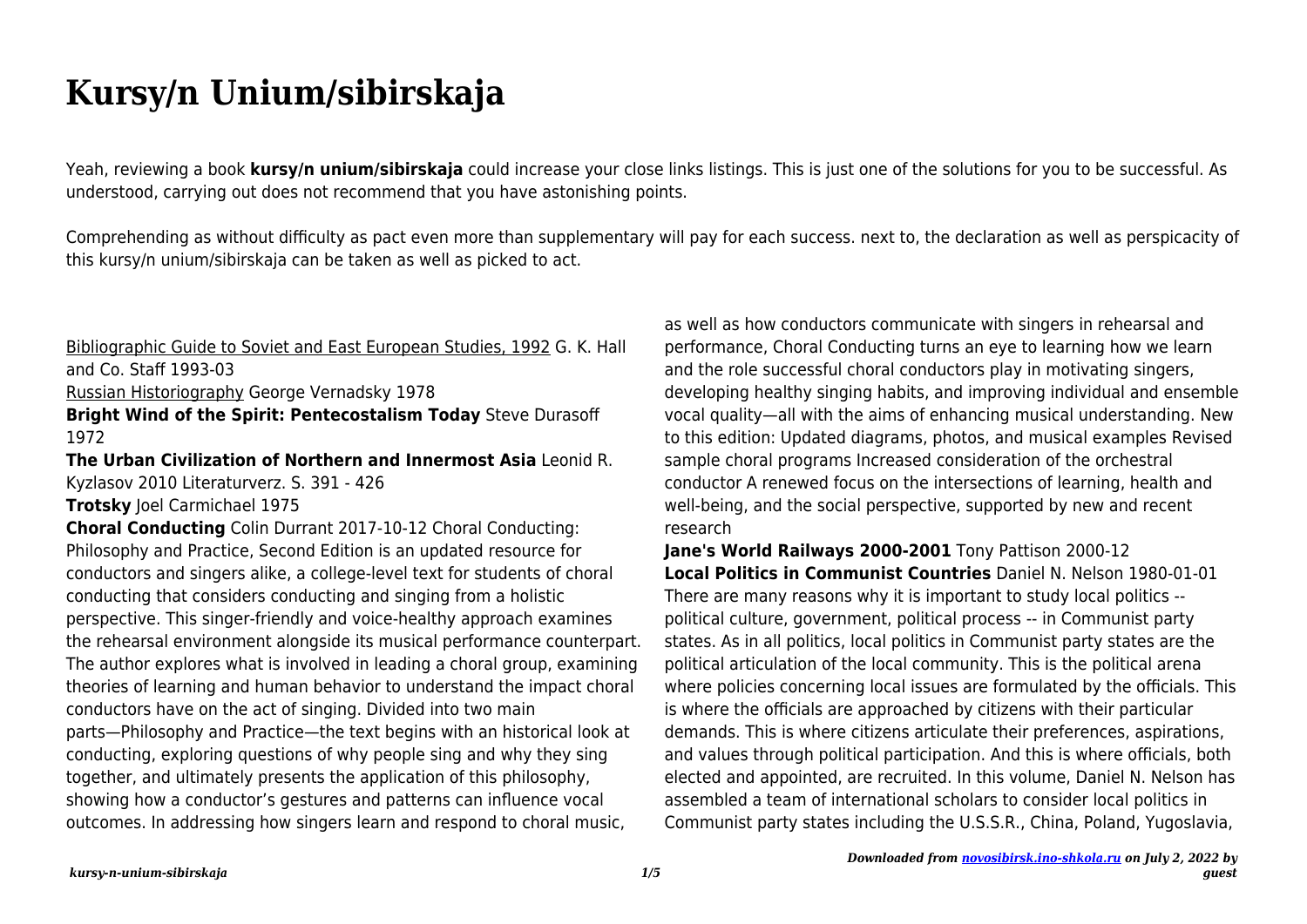and Romania. Together, they explore how local social and political forces are articulated in the national and party organizations; they also reveal how the study of comparative local politics provides vitality for the study of national politics. Rather than treating local communities as receivers and translators of national inputs, the contributors demonstrate that the local dimension and national politics mutually influence one another and illuminate the social reality in communist societies.

**Marriage** John Meyendorff 1975 This study on Christian marriage is a valuable resource for anyone seeking to understand the Orthodox perspective on marriage. The author examines marriage in the Church from the contexts of Judaism and the New Testament, the early church and Roman law, sacramental life, and contemporary society. Specific issues discussed include: second marriages, "mixed" marriages, divorce, abortion, family planning and responsible parenthood, married clergy, celibacy, and the monastic life. Includes text of the Orthodox marriage service.

**Choral Music** James Michael Floyd 2012-07-26 This is an annotated bibliography to books, recordings, videos, and websites on choral music. This book will serve as an excellent tool for librarians, researchers, and scholars in sorting through the massive amount of new material that has appeared since publication of the previous edition.

Economic Nationalism in a Globalizing World Eric Helleiner 2018-08-06 Is economic nationalism an outdated phenomenon in light of globalization? Economic Nationalism in a Globalizing World demonstrates the enduring, and even heightened, economic significance of national identities and nationalism in the current age. The volume's contributors, pioneers in the reinterpretation of economic nationalism, explore diverse ways in which national identities and nationalism continue to shape contemporary economic policies and processes. The authors examine the question in a range of geographical contexts and issues: European Union food politics, competitiveness strategies in New Zealand, East Asian development strategies, Japanese liberalization, monetary politics in Quebec and Germany, and post-Soviet economic reforms. Together, the cases explore the policy breadth of nationalism. It is not just a "protectionist" ideology

but is in fact associated with a wide variety of economic policies, including support for economic liberalization and globalization.

**Linguistic and Cultural Studies: Traditions and Innovations** Andrey Filchenko 2017-09-18 This book features contributions to the XVIIth International Conference "Linguistic and Cultural Studies: Traditions and Innovations" (LKTI 2017), providing insights into theory, research, scientific achievements, and best practices in the fields of pedagogics, linguistics, and language teaching and learning with a particular focus on Siberian perspectives and collaborations between academics from other Russian regions. Covering topics including curriculum development, designing and delivering courses and vocational training, the book is intended for academics working at all levels of education striving to improve educational environments in their context – school, tertiary education and continuous professional development.

Principles and Methods for Historical Linguistics Robert J. Jeffers 1982-09-14 Intended for use in advanced undergraduate and beginning graduate courses, this text presents a wide survey of methodological procedures and theoretical positions.

**World Development Indicators 2011** World Bank 2011-04 'World Development Indicators' (WDI) is the World Bank's annual compilation of data about development. This statistical work allows readers to consult over 800 indicators for more than 150 economies and 14 country groups in more than 90 tables. It provides a current overview of regional data and income group analysis in six thematic sections - World View, People, Environment, Economy, States and Markets, and Global Links. This book presents current and accurate development data on both a national level and aggregated globally. It allows readers to monitor the progress made toward meeting the Millennium Development Goals endorsed by the United Nations and its member countries, the World Bank, and a host of partner organizations. These goals, which focus on development and the elimination of poverty, serve as the agenda for international development efforts. The CD-ROM contains time series data for more than 200 economies from 1960-2009, single-year observations, and spreadsheets on many topics. It contains more than 1,000 country tables and the text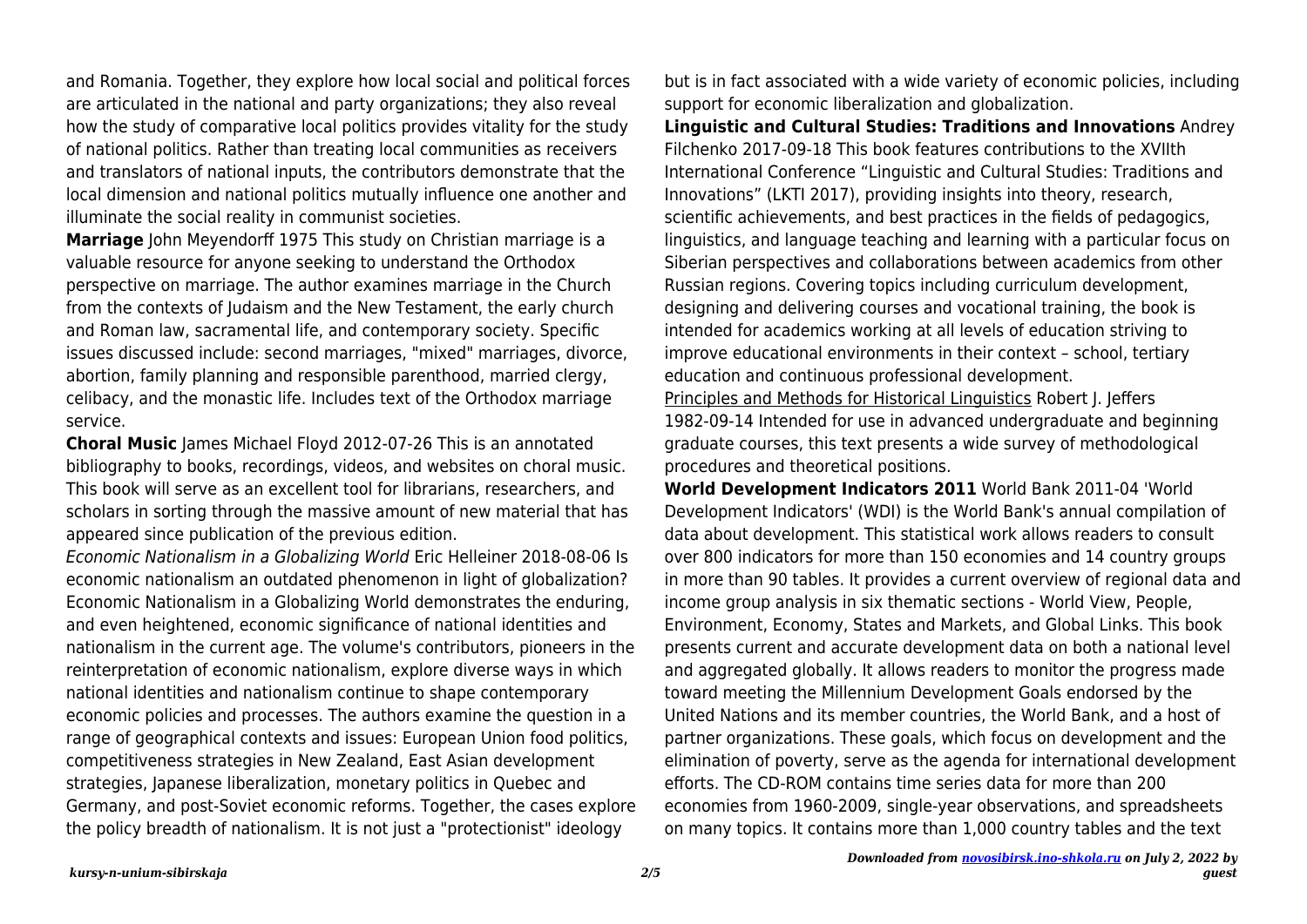from the 'WDI 2010' print edition. The Windows based format permits users to search for and retrieve data in spreadsheet form, create maps and charts, and fully download them into other software programs for study or presentation purposes.

The Reign of Henry VIII from His Accession to the Death of Wolsey John Sherren Brewer 1884

**Coping With Loss** Colin Murray Parkes 1998-08-10 Examining the types of loss commonly encountered by health-care professionals, this book explains the nature of the reactions to them, shows how to identify people at special risk, and what to do in order to minimize that risk. It combines a strict regard for scientific evidence with the broad clinical experience that makes for sound advice.

**An Eastern Turki-English Dialect Dictionary** Gunnar Jarring 1964 Innovation-Based Development of the Mineral Resources Sector:

Challenges and Prospects Vladimir Litvinenko 2018-10-11 Innovation-Based Development of the Mineral Resources Sector: Challenges and Prospects contains the contributions presented at the XI Russian-German Raw Materials Conference (Potsdam, Germany, 7-8 November 2018). The Russian-German Raw Materials Conference is held within the framework of the "Permanent Russian-German Forum on the Issues of the Use of Raw Materials", which has as goals to develop new approaches to effectively use energy, mineral and renewable natural resources and to initiate cooperation in the field of sustainability and environmental protection. The contributions cover current trends in the development of raw materials markets and the world economy, the state of the environment and new technologies applied in the sector, effectively responding to modern challenges. The 63 accepted papers are grouped into four main sections: • Mineral exploration and mining • Mining services • Processing of raw materials • Other Innovation-Based Development of the Mineral Resources Sector: Challenges and Prospects will be of interest to academics and researchers involved in the mineral resources sector, but also to professionals in the public, foreign trade and education fields, and representatives of major corporations and professional associations. Re-Constructing Grassroots Holocaust Memory Irina Rebrova 2020-10-26

The main objective of the book is to allocate the grass roots initiatives of remembering the Holocaust victims in a particular region of Russia which has a very diverse ethnic structure and little presence of Jews at the same time. It aims to find out how such individual initiatives correspond to the official Russian hero-orientated concept of remembering the Second World war with almost no attention to the memory of war victims, including Holocaust victims. North Caucasus became the last address of thousands of Soviet Jews, both evacuees and locals. While there was almost no attention paid to the Holocaust victims in the official Soviet propaganda in the postwar period, local activists and historians together with the members of Jewish communities preserved Holocaust memory by installing small obelisks at the killing sites, writing novels and making documentaries, teaching about the Holocaust at schools and making small thematic exhibitions in the local and school museums. Individual types of grass roots activities in the region on remembering Holocaust victims are analyzed in each chapter of the book.

Interest Representation In Soviet Policymaking Han-ku Chung 2019-05-20 Dr. Chung examines a little-known facet of Soviet decisionmakingpressure-group politics and policy formation. He focuses on the "pro-Siberian" forces involved with the development of energy resources in West Siberia, an area rich in oil and natural gas. Because West Siberia is a remote and relatively unexplored region, controversy arose over the l **Reform Rule in Czechoslovakia** Galia Golan 1973 This book studies in detail the reform regime of Alexander Dubcek from the assumption of power in the Party by reform-minded communists in January 1968 until Gustav Husik replaced Dubcek as First Secretary. The reform regime survived only eight months of genuine rule but it persisted for a further eight months after the Soviet invasion in an agonizing struggle for survival. One of the most impressive but little-known developments in the era of reform rule was the attempt by the Czechoslovaks to perpetuate the 'Prague Spring', to salvage something of the programme for reform, and maintain public faith in the face of Soviet occupation. Dr Golan's book (a sequel to The Czechoslovak Reform Movement, Cambridge 1971) examines the nature and effects of reform rule in nearly every area of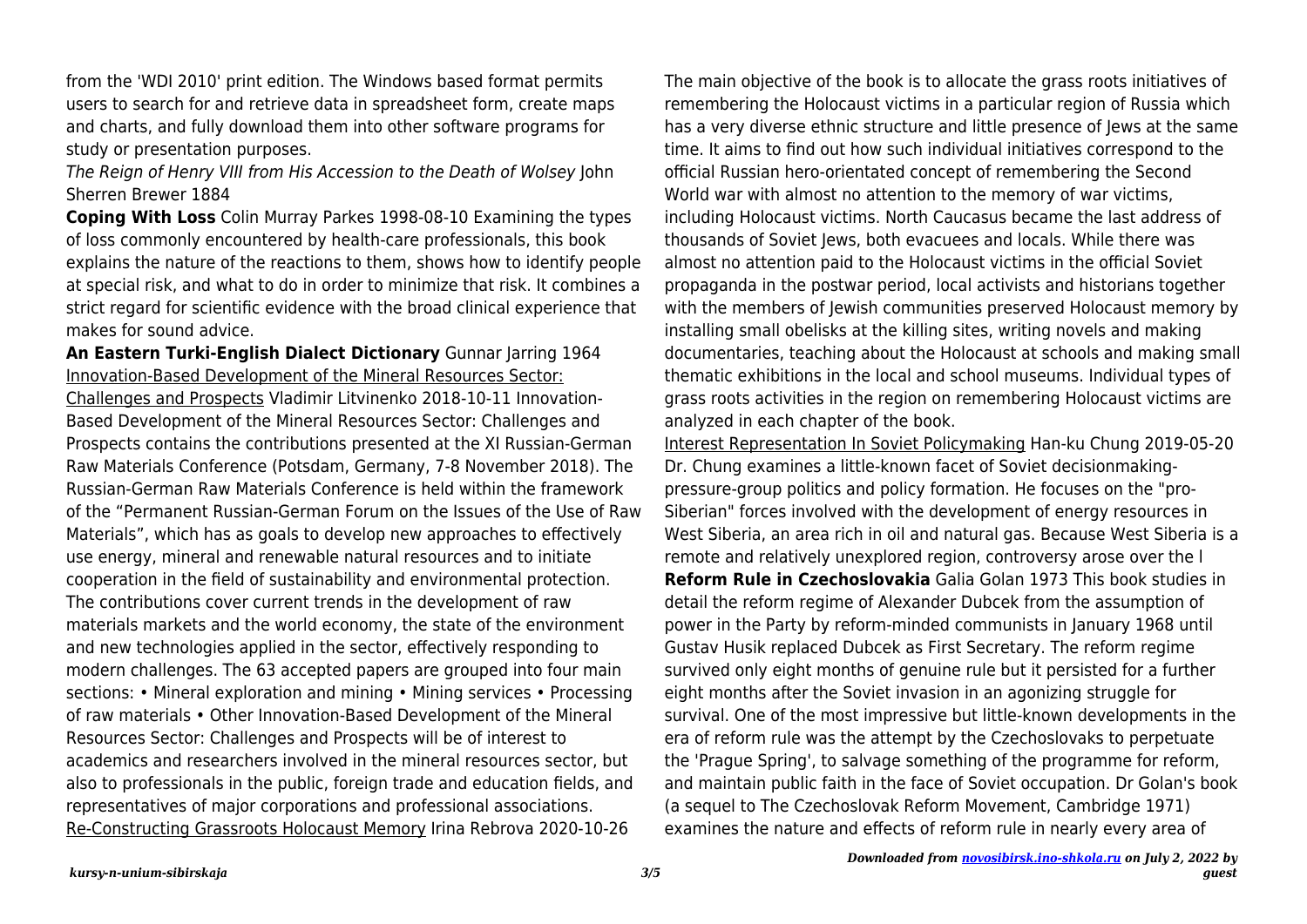society: the economy, the trade unions and social organizations, national and religious minorities, the cultural world, the Party, government, the legal and security systems, Slovakia, and the field of foreign Policy. **Conversion of a Continent** Timothy Steigenga 2009-11-27 A massive religious transformation has unfolded over the past forty years in Latin America and the Caribbean. In a region where the Catholic Church could once claim a near monopoly of adherents, religious pluralism has fundamentally altered the social and religious landscape. Conversion of a Continent brings together twelve original essays that document and explore competing explanations for how and why conversion has occurred. Contributors draw on various insights from social movement theory to religious studies to help outline its impact on national attitudes and activities, gender relations, identity politics, and reverse waves of missions from Latin America aimed at the American immigrant community. Unlike other studies on religious conversion, this volume pays close attention to who converts, under what circumstances, the meaning of conversion to the individual, and how the change affects converts' beliefs and actions. The thematic focus makes this volume important to students and scholars in both religious studies and Latin American studies.

**Security and Privacy in Smart Sensor Networks** Maleh, Yassine 2018-05-09 Security and privacy protection within computer networks can be a challenge. By examining the current problems and challenges this domain is facing, more efficient strategies can be established to safeguard personal information against invasive pressures. Security and Privacy in Smart Sensor Networks is a critical scholarly resource that examines recent developments and emerging trends in smart sensor security and privacy by providing new models, practical solutions, and technological advances related to security. Featuring coverage on a broad range of topics such as cloud security, encryption, and intrusion detection systems, this book is geared towards academicians, engineers, IT specialists, researchers, and students seeking current research on authentication and intrusion detection.

Subcultures and New Religious Movements in Russia and East-Central

Europe George McKay 2009 Based on extensive ethnographic research, this collection uses a variety of theoretical perspectives and methodologies to examine some of the many subcultures and new religious movements that have emerged in Central and Eastern Europe since the fall of communism.

For the Sake of Simple Folk Robert W. Scribner 1994 The first detailed analysis of the forms of popular propaganda which were aimed at the illiterate and semi-literate during the Reformation in Germany.

**A New Generation of Czech East European Studies** Lukáš Babka 2007

**Interplanetary Flight and Communication: no. 4. Rockets** Nikolaĭ Alekseevich Rynin

**Comparative Cultural Analysis** Keith F. Otterbein 1977 Balkan and Eastern European Countries in the Midst of the Global Economic Crisis Anastasios Karasavvoglou 2012-07-26 The world is changing rapidly. The global economic crisis has called into question the political decisions that have been made by all countries for decades and has led to a re-formulation of tools and aims. Adjustments to the new situation are necessary and entail considerable economic and social costs. The Balkan and Black Sea area is an important reference point for the European and global economy. Accordingly, the study of the economic development in the area is of great interest, engaging politicians and scientists alike. Under this framework, the matter of the relation between the area's countries and the E.U., the role of the banking system and the importance of the primary sector of the economy as an important developmental factor for the countries' economies are of great importance.

Nomads of the Eurasian Steppes in the Early Iron Age Jeannine Davis-Kimball 1995

**Chorus and Community** Karen Ahlquist 2006 Looks at choruses not only as a source of music, but as organizations that come together for aesthetic, social, political, and religious purposes. This volume discusses groups, including an East African chorus; groups from 19th century England, Germany, and America; early twentieth-century Russian